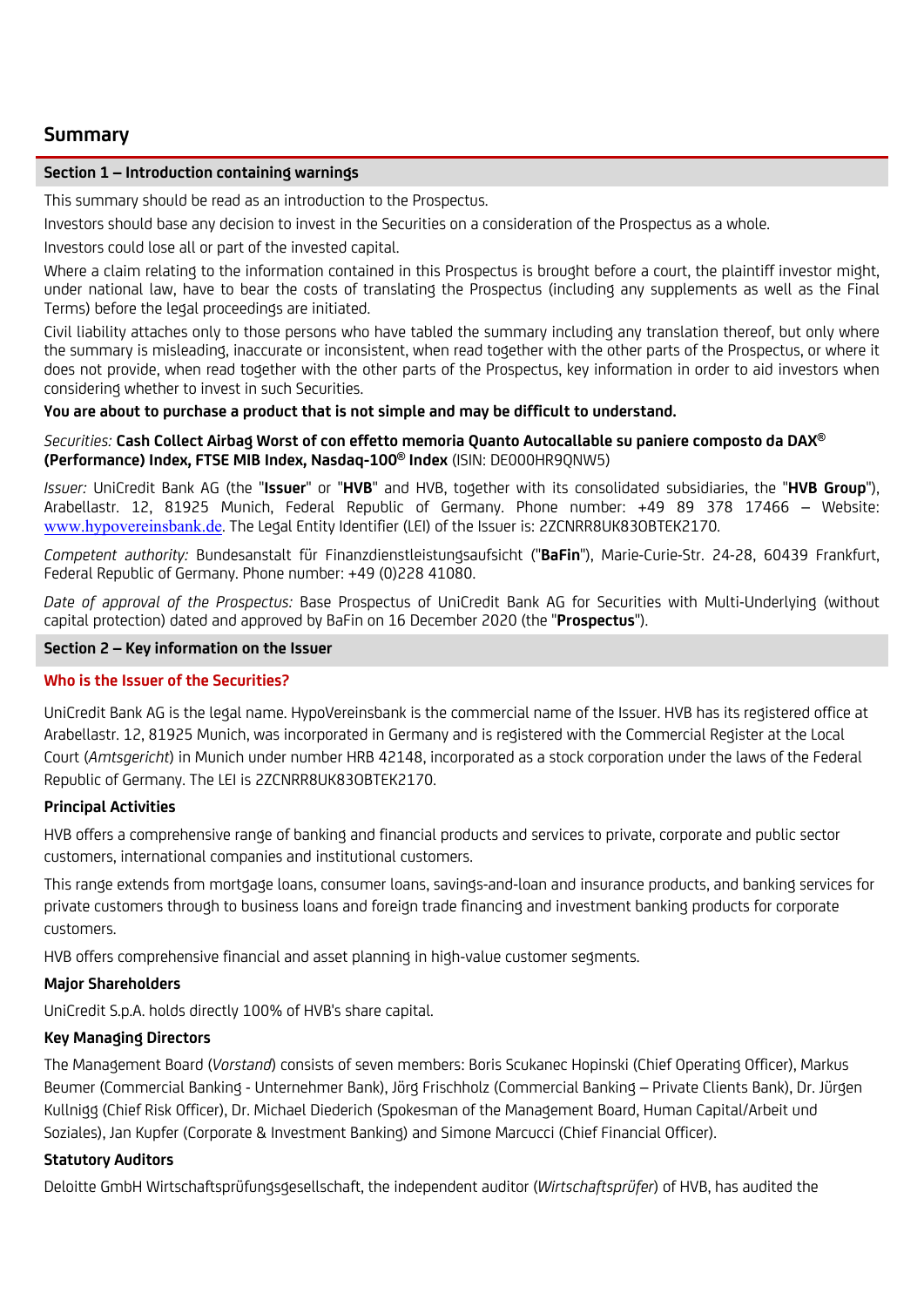consolidated financial statements (*Konzernabschluss*) of HVB Group for the financial year ended 31 December 2019 and for the financial year ended 31 December 2020 and the unconsolidated financial statements of HVB for the financial year ended 31 December 2020 and has in each case issued an unqualified audit opinion thereon.

### **What is the key financial information regarding the Issuer?**

The following key financial information of the Issuer is based on the audited consolidated financial statements of the Issuer as of and for the year ended 31 December 2020.

### **Consolidated income statement**

|                                 | 1/1/2020 - 31/12/2020 | 1/1/2019 - 31/12/2019 |
|---------------------------------|-----------------------|-----------------------|
| Net interest income             | €2,413m               | €2,388m               |
| Net fees and commissions        | €1,007m               | €973m                 |
| Credit impairment losses IFRS 9 | €-733m                | $E-115m$              |
| Net trading income              | €662m                 | €579m                 |
| Operating profit                | €1,833m               | £1,671m               |
| Profit after tax                | €668m                 | €828m                 |
| Earnings per share              | €0.83                 | €1.01                 |

#### **Balance sheet**

|                                                                              | 31/12/2020 | 31/12/2019 |
|------------------------------------------------------------------------------|------------|------------|
| Total assets                                                                 | €338,124m  | €303,598m  |
| Senior debt <sup>1</sup>                                                     | €30,813m   | €28,105m   |
| Subordinated debt <sup>2</sup>                                               | €2,943m    | €464m      |
| Loans and receivables with customers (at cost)                               | €144,247m  | €139,632m  |
| Deposits from customers                                                      | €143,803m  | €125,394m  |
| Total equity                                                                 | €17,875m   | €18,915m   |
| Common Equity Tier 1 capital (CET1) ratio                                    | 18.8%      | 17.5%      |
| <b>Total Capital Ratio</b>                                                   | 22.5%      | 18.1%      |
| Leverage Ratio calculated under applicable regulatory framework <sup>3</sup> | 4.9%       | 4.3%       |

<sup>1</sup> Balance sheet item "Debt securities in issue" minus subordinated debt (31/12/2020: Debt securities in issue total € 31,743m minus subordinated capital €930m; 31/12/2019: Debt securities in issue total € 28,256m minus subordinated capital €151m).

<sup>2</sup> In 2019 the subordinated capital comprised of the balance sheet items "Deposits from banks" and "Debt securities in issue" and in 2020 the subordinated capital comprised of the balance sheet items "Deposits from banks", "Debt securities in issue" and "Shareholders' Equity".

<sup>3</sup> Ratio of core capital to the sum total of the exposure values of all assets and off-balance-sheets items. Article 500b CRR II introduced through Regulation (EU) 2020/873 "Temporary exclusion of certain exposures to central banks from the total exposure measure in view of the COVID-19 pandemic" was applied to determine the leverage ratio of HVB Group at 31 December 2020 (in accordance with approved consolidated financial statements). Had the aforementioned article not been applied, the leverage ratio of HVB Group as at 31 December 2020 would amount to 4.4% (in accordance with approved consolidated financial statements).

### **What are the key risks that are specific to the Issuer?**

**Risks related to the Issuer's financial situation:** Risk that HVB Group will not be able to meet its payment obligations on time or in full or to obtain sufficient liquidity when required as well as that liquidity will only be available at higher interest rates, and the risk that the bank will only be able to liquidate assets on the market at a discount could create liquidity problems for HVB Group and thus could result in a limited ability to fund its activities and meet its minimum liquidity requirements.

**Risks related to the Issuer's specific business activities:** Risks arising from the normal business activities of HVB Group, which involve credit risk in the lending business, market risk in the trading business as well as risks from other business activities such as the real estate business activities of HVB Group could have an adverse impact on HVB Group's operating results, its assets and its financial situation.

**General risks related to the Issuer's business operations:** Risks from inadequate or failed internal processes, systems and people or from external events, risks caused by adverse reactions of stakeholders due to their altered perception of the bank,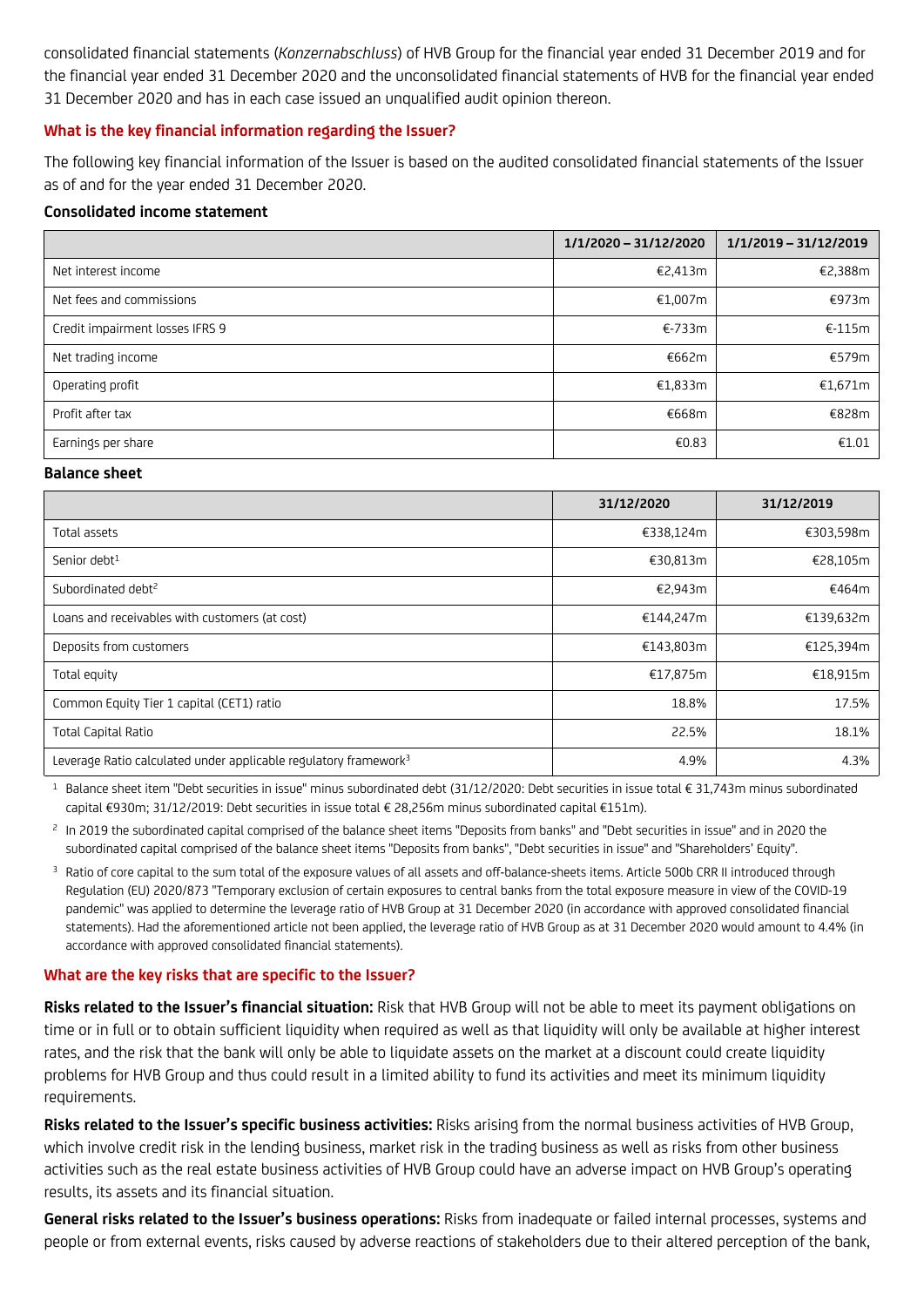risks from unexpected adverse changes in the future earnings of the bank as well as risks from concentrations of risk and/or earnings positions could result in financial losses, a downgrade of the bank's rating and an increase in the business risk of the HVB Group.

**Legal and regulatory risk:** Changes of the regulatory and statutory environment of HVB could result in higher capital costs and a rise of costs for the implementation of regulatory requirements. In cases of non-compliance with regulatory requirements, (tax) laws, regulations, statutory provisions, agreements, mandatory practices and ethical standards, the public perception of HVB Group as well as its earnings and financial situation could be negatively affected.

**Strategic and macroeconomic risk:** Risks resulting from management either not recognising early enough or not correctly assessing significant developments or trends in the bank's environment and risks arising from negative economic developments in Germany and on the international financial and capital markets could have a negative effect on the assets, liabilities, financial position and profit or loss of HVB Group. It can be expected that the global spread of the coronavirus will weigh on global economic growth in the first half of the year. It is also possible that the burden will last longer depending on how the pandemic progresses.

### **Section 3 – Key information on the Securities**

### **What are the main features of the Securities?**

# **Product Type, Underlying and form of the Securities**

*Product Type:* Worst-of Express Securities with Additional Amount with cash settlement (with date-related Barrier observation) (Quanto)

*Underlying*: The Underlying is a basket consisting of the following indices as Basket Components:

| <b>Basket Component</b>                                  | Reference Price | Initial Reference Price |
|----------------------------------------------------------|-----------------|-------------------------|
| DAX <sup>®</sup> (Performance) Index (ISIN DE0008469008) | Closing price   | 15,843.09               |
| FTSE MIB Index (ISIN GB00BNNLHW18)                       | Closing price   | 26.073.73               |
| Nasdaq-100 <sup>®</sup> Index (ISIN US6311011026)        | Closing price   | 15.675.76               |

The Securities are issued as debt instruments in dematerialized registered form pursuant to the Italian Consolidated Law on Financial Intermediation (*Testo Unico della Finanza*). The Securities will be represented by book entry and registered in the books of the Clearing System. The transfer of the Securities operates by registration on the relevant accounts opened in the Clearing System. The international securities identification number (ISIN) of the Securities is set out in Section 1.

### **Issuance, Nominal Amount and Term**

The Securities will be issued on 8 September 2021 in Euro (EUR) (the "**Specified Currency**"), with a Nominal Amount of EUR 100.00, as 100,000 Certificates. The Securities have a definite term.

# **Additional Conditional Amount (m)**

Provided that no Early Redemption Event has occurred, the Security Holder will receive an Additional Conditional Amount (m) subject to the following conditions:

- (A) On an Observation Date (m), an Additional Conditional Amount Payment Event occurs. On the respective Additional Conditional Amount Payment Date (m), the Security Holder will receive the respective Additional Conditional Amount (m) less all Additional Conditional Amounts (m) paid on the preceding Additional Conditional Amount Payment Dates (m).
- (B) On an Observation Date (m), an Additional Conditional Amount Payment Event does not occur. On the respective Additional Conditional Amount Payment Date (m), no Additional Conditional Amount (m) will be paid.
- (C) On an Observation Date (k), an Early Redemption Event occurs. Payment of the Additional Conditional Amount (m) will lapse for all following Additional Conditional Amount Payment Dates (m).

Additional Conditional Amount Payment Event means that the Worst Performance (m) on the respective Observation Date (m) is equal to or greater than the Additional Amount Payment Level (m).

With regard to the determination of an Additional Conditional Amount Payment Event, the performance of each Basket Component is formed by dividing the respective Reference Price<sub>i</sub> on the Observation Date (m) by the respective Initial Reference Price;. The Worst Performance (m) is the lowest value of such quotient.

| m   Observation Date<br>(m) | <b>Additional Conditional Amount</b><br>Payment Level (m) | <b>Record Date</b>  | <b>Additional Conditional Amount</b><br>Payment Date (m) | <b>Additional Conditional</b><br>Amount (m) |
|-----------------------------|-----------------------------------------------------------|---------------------|----------------------------------------------------------|---------------------------------------------|
| .  16 December 2021         | 85%                                                       | 22 December<br>2021 | 23 December 2021                                         | <b>EUR 1.30</b>                             |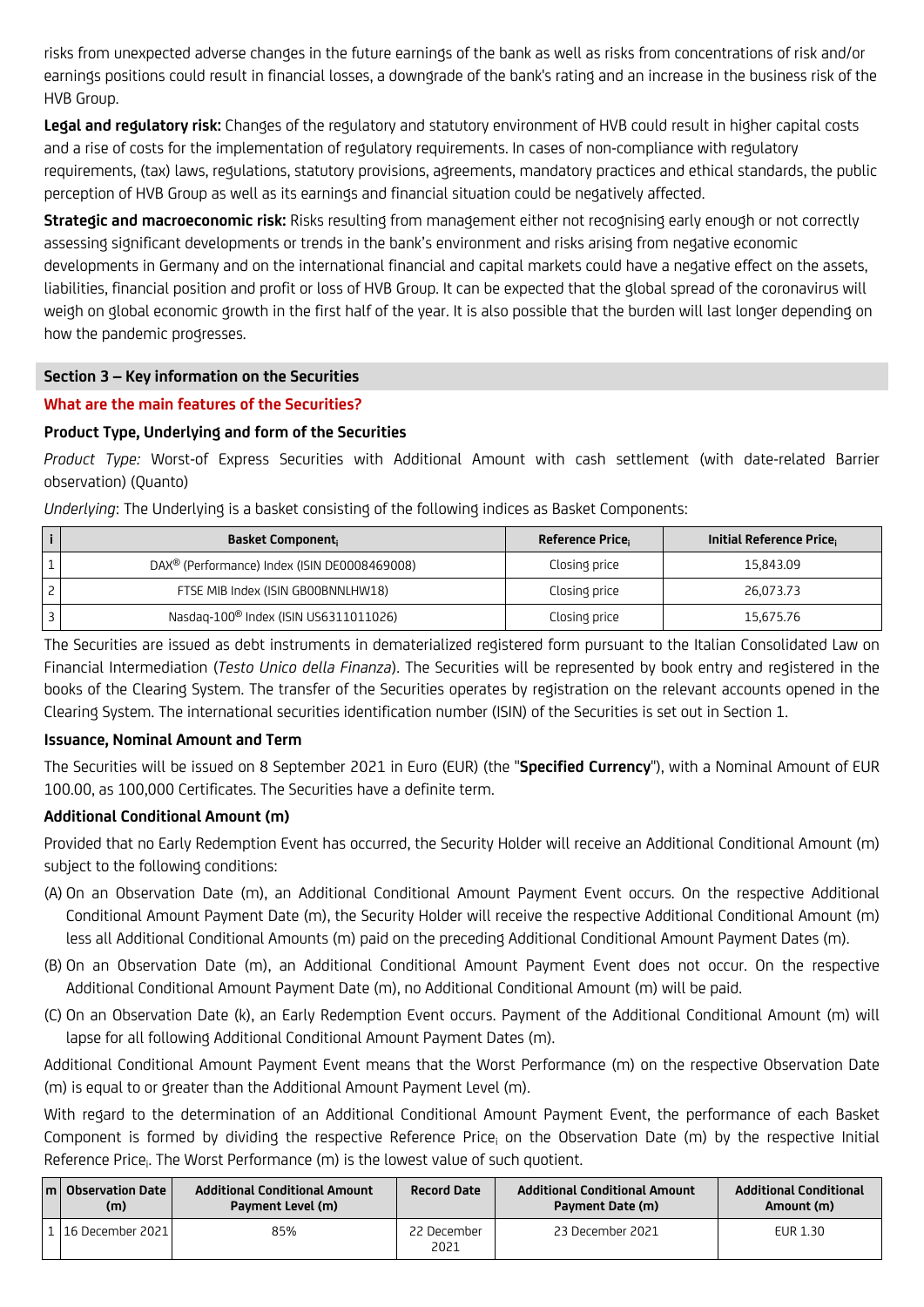| 2              | 17 March 2022        | 85% | 23 March 2022        | 24 March 2022     | EUR 2.60  |
|----------------|----------------------|-----|----------------------|-------------------|-----------|
| 3              | 16 June 2022         | 85% | 22 June 2022         | 23 June 2022      | EUR 3.90  |
| 4              | 15 September<br>2022 | 85% | 21 September<br>2022 | 22 September 2022 | EUR 5.20  |
|                | 5 15 December 2022   | 85% | 21 December<br>2022  | 22 December 2022  | EUR 6.50  |
| 6              | 16 March 2023        | 85% | 22 March 2023        | 23 March 2023     | EUR 7.80  |
| $\overline{7}$ | 15 June 2023         | 85% | 21 June 2023         | 22 June 2023      | EUR 9.10  |
| 8              | 21 September<br>2023 | 85% | 27 September<br>2023 | 28 September 2023 | EUR 10.40 |
|                | 9 19 December 2023   | 85% | 27 December<br>2023  | 28 December 2023  | EUR 11.70 |
| 10             | 21 March 2024        | 85% | 27 March 2024        | 28 March 2024     | EUR 13.00 |
| 11             | 20 June 2024         | 85% | 26 June 2024         | 27 June 2024      | EUR 14.30 |
| 12             | 19 September<br>2024 | 85% | 25 September<br>2024 | 26 September 2024 | EUR 15.60 |

### **Redemption of the Securities**

*Automatic early redemption on the Early Payment Dates (k)*

The Securities will be redeemed early on the relevant Early Payment Date (k), if an Early Redemption Event occurs. In this case, the Security Holder receives the Early Redemption Amount (k) on the respective Early Payment Date (k).

An Early Redemption Event means that the Performance of all Basket Components on the respective Observation Date (k) is equal to or greater than the Early Redemption Level<sub>i</sub> (k) allocable to the Basket Components<sub>i</sub> .

The Performance of the Basket Components on the respective Observation Date (k) is calculated by dividing the Reference Price<sub>i</sub> of the Basket Component<sub>i</sub> on the respective Observation Date (k) by the Initial Reference Price<sub>i</sub> .

| k  | <b>Observation Date (k)</b> | Early Payment Date (k) | Early Redemption Level, (k) | <b>Early Redemption Amount (k)</b> |
|----|-----------------------------|------------------------|-----------------------------|------------------------------------|
|    | 17 March 2022               | 24 March 2022          | 100%                        | EUR 100.00                         |
| 2  | 16 June 2022                | 23 June 2022           | 100%                        | EUR 100.00                         |
| 3  | 15 September 2022           | 22 September 2022      | 100%                        | EUR 100.00                         |
| 4  | 15 December 2022            | 22 December 2022       | 100%                        | EUR 100.00                         |
| 5  | 16 March 2023               | 23 March 2023          | 100%                        | EUR 100.00                         |
| 6  | 15 June 2023                | 22 June 2023           | 100%                        | EUR 100.00                         |
| 7  | 21 September 2023           | 28 September 2023      | 100%                        | EUR 100.00                         |
| 8  | 19 December 2023            | 28 December 2023       | 100%                        | EUR 100.00                         |
| 9  | 21 March 2024               | 28 March 2024          | 100%                        | EUR 100.00                         |
| 10 | 20 June 2024                | 27 June 2024           | 100%                        | EUR 100.00                         |

### *Redemption as at the Final Payment Date*

If the Securities are not redeemed early, the Securities will be redeemed on the Final Payment Date as follows:

- (A) A Barrier Event has not occurred. The Security Holder receives the Redemption Amount in the Specified Currency which is equal to the Maximum Amount.
- (B) A Barrier Event has occurred. The Security Holder receives the Redemption Amount in the Specified Currency which is calculated by multiplying the Nominal Amount by a quotient. The quotient is formed by dividing the Worst Performance (final) by the Strike.

If a Barrier Event has occurred, the Redemption Amount will not be greater than the Nominal Amount.

With regard to the payment of the Redemption Amount, the performance of each Basket Component is formed by dividing the respective Final Reference Price<sub>i</sub> by the respective Initial Reference Price<sub>i</sub>. The Worst Performance (final) will be the lowest value of such quotient.

### **Additional definitions and product terms**

Barrier Event means that the Worst Performance (b) on the respective Barrier Observation Date is lower than the Barrier Level. With regard to the determination of a Barrier Event, the performance of each Basket Component is formed by dividing the respective Reference Price<sub>i</sub> on the Barrier Observation Date by the respective Initial Reference Price<sub>i</sub>. The Worst Performance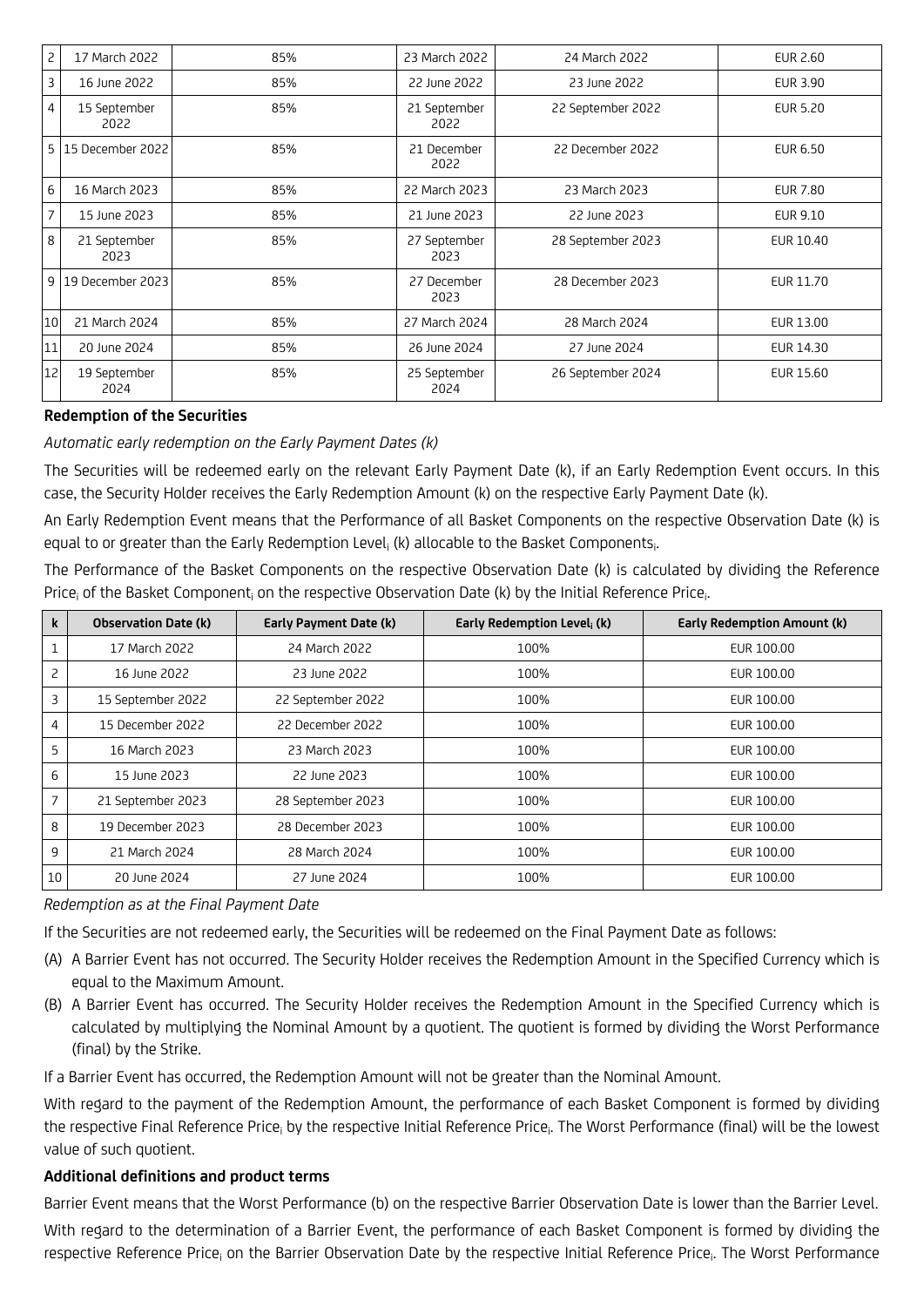(b) will be the lowest value of such quotient.

Final Reference Price<sub>i</sub> means the Reference Price<sub>i</sub> of the relevant Basket Component<sub>i</sub> determined on the Final Observation Date.

| <b>Barrier</b><br>Level | Strike | <b>Maximum</b><br>Amount | <b>Barrier</b><br><b>Observation</b><br><b>Date</b> | <b>Final</b><br><b>Observation</b><br><b>Date</b> | <b>Expiry</b><br><b>Date</b><br>(Data di Scadenza) | <b>Final</b><br>Payment<br><b>Date</b> |
|-------------------------|--------|--------------------------|-----------------------------------------------------|---------------------------------------------------|----------------------------------------------------|----------------------------------------|
| 85%                     | 85%    | EUR 100.00               | 19 Sep 2024                                         | 19 Sep 2024                                       | 19 Sep 2024                                        | 26 Sep 2024                            |

**Extraordinary termination right:** The Issuer has the right to extraordinary terminate the Securities at the fair market value of the Securities upon the occurrence of certain Call Events (for example, the calculation of a Basket Component is discontinued and no suitable replacement basket component is available).

**Adjustment right:** The Terms and Conditions of the Securities may be adjusted by the Calculation Agent if an Adjustment Event occurs (for example, a change to the relevant index concept of a Basket Component).

**Status of the Securities**: The obligations under the Securities constitute direct and unsecured obligations of the Issuer and rank *pari passu* with all other unsecured and unsubordinated obligations of the Issuer. In the case of a resolution (bail-in), the Securities will, within the liability cascade, be considered only after all non-preferred liabilities of the Issuer.

# **Where will the Securities be traded?**

No application for the Securities to be admitted to trading on a regulated market has been made. However, application to trading will be made with effect from 9 September 2021 on the following multilateral trading facilities (MTF): EuroTLX, organised and managed by Borsa Italiana S.p.A.

# **What are the key risks that are specific to the Securities?**

The specific risk factors related to the Securities, which in the view of the Issuer are material, are described below:

**Risk related to the rank and characteristic of the Securities in the case of a failure of the Issuer:** The Security Holders bear the risk of the insolvency of the Issuer. Moreover, Security Holders may become subject to resolution measures in relation to the Issuer if the Issuer is failing or likely to fail.

**Specific Risks related to the payment profile of the Securities**: There is the particular risk that the price of the Basket Component with the worst performance falls during the term of the Securities and consequently the Security Holder will suffer a significant loss of his invested capital. A total loss is possible. Falling prices of the Basket Components will have a negative impact on the Security Holder, especially if a Barrier Event occurs.

**Risks arising from the Terms and Conditions of the Securities:** The Security Holders bear a risk of loss if the Securities are terminated by the Issuer. The Securities will then be redeemed at their fair market value of the Securities. This may be lower than the amount that the Security Holder would have received if there had been no extraordinary termination of the Securities. In addition, Security Holders bear a reinvestment risk. Moreover, the Security Holders bear a risk of loss if an adjustment of the Terms and Conditions is made or if a market disruption occurs.

**Risks related to the investment in, the holding and selling of the Securities:** The Security Holders bear the risk that the market price of the Securities may be subject to severe fluctuations during the term of Securities and that the Security Holder is not able to purchase or to sell the Securities at a specific time or for a specific price.

**Risks related to Indices as Basket Components**: The Securities are associated with risks for Security Holders similar to those of direct investments in a comparable portfolio of the assets underlying the relevant Index. Changes in the value of the Index Components consequently directly affect the price of the Index.

**Section 4 – Key information on the offer of the Securities to the public and/or the admission to trading on a regulated market**

### **Under which conditions and timetable can the Investor invest in this Security?**

| Day of the First Public Offer: | 9 September 2021                                                                     | Offering country: | Italy            |
|--------------------------------|--------------------------------------------------------------------------------------|-------------------|------------------|
| Potential Investors:           | Qualified investors, retail investors and/or Issue Price:<br>institutional investors |                   | EUR 100.00       |
| Smallest Tradeable Unit:       |                                                                                      | Issue Date:       | 8 September 2021 |
| Smallest Transferable Unit:    |                                                                                      |                   |                  |

As of the Day of the First Public Offer the Securities will be offered on a continuous basis. The continuous offer will be made on current ask prices provided by the Issuer. The public offer may be terminated by the Issuer at any time without giving any reason.